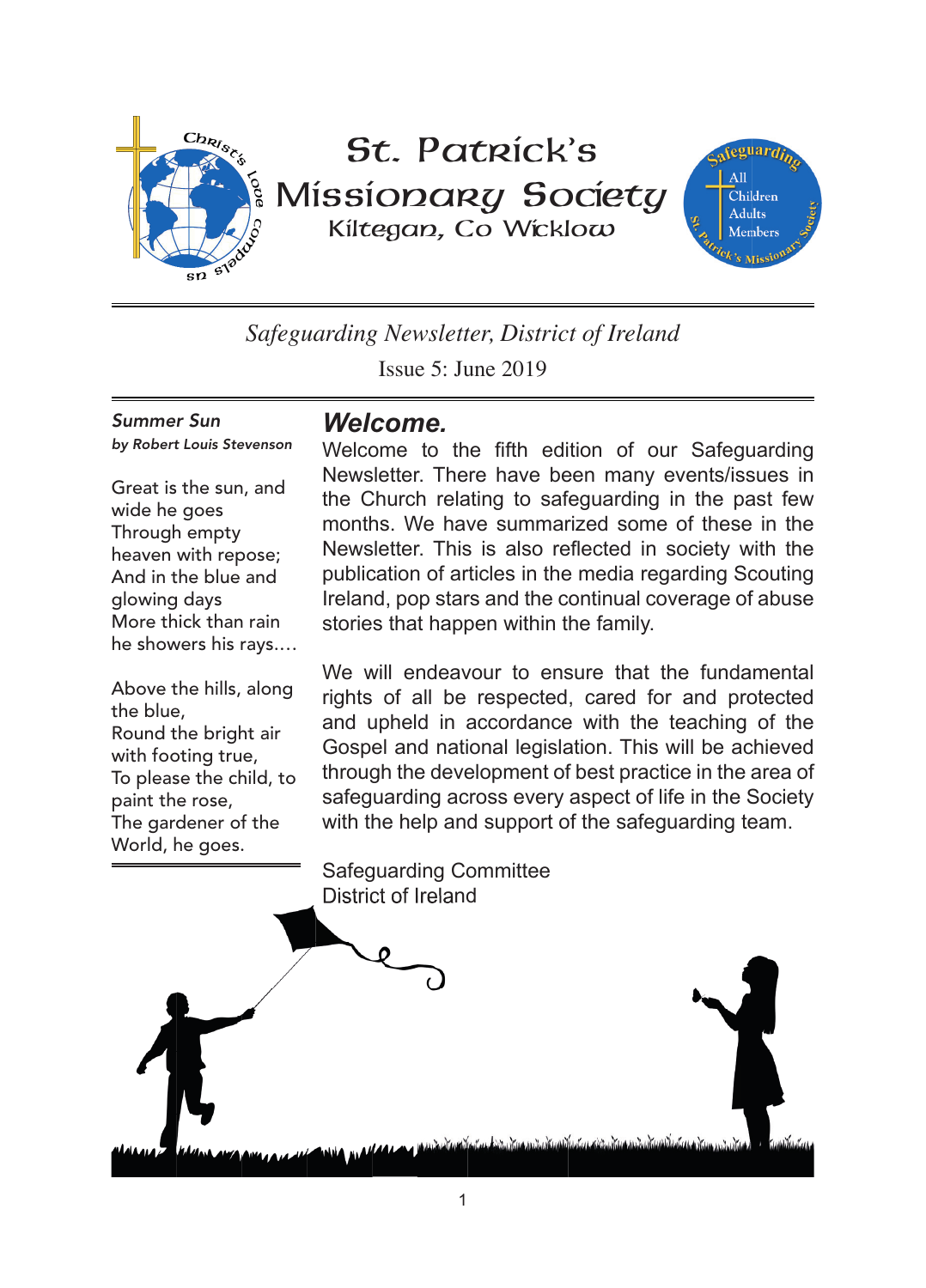## *Pope's Visit to Ireland August 2018*

Final address to the Irish Bishops 26th August 2018: "A recurrent theme of my visit, of course, has been the Church's need to acknowledge and remedy, with evangelical honesty and courage past failures – grave sins – with regard to the protection of children and vulnerable adults. Among these, women who were mistreated.

In recent years, you as a body have resolutely moved forward, not only by undertaking paths of purification and reconciliation with victims and survivors of abuse, but also have set in place a stringent set of norms aimed at ensuring the safety of young people.

In Ireland, as elsewhere, the honesty and integrity with which the Church chooses to confront this painful chapter of her history can offer an example and a warning to society as a whole. Continue on this path…. Whenever you and your people feel that you are a "little flock" facing challenges and difficulties, do not grow discouraged. As Saint John of the Cross teaches us, it is in the dark night that the light of faith shines purest in our hearts".

## *NBSCCCI News (www.safeguarding.ie)* **NBSCCI National Conference 2018 – Be not Afraid**

The National Board's conference was held in Kilkenny on October 26th & 27th. The theme of the conference – Be not Afraid – was chosen to encourage all Church personnel, clerics, religious, lay men, women and children to not allow fears to impede them in continuing to push the boundaries of safeguarding practice. In doing so, we can grow in confidence that we are promoting good safeguarding of children, caring for those who have been harmed and supporting respondents and their families.

The speakers explored ways of having confidence to engage with complainants, respondent's families and ministering with children with drive and energy. Some of the presentations made to the National Conference can be found at: https.//ww.safeguarding.ie/component/eventbooking/national-safeguardingconference-2018



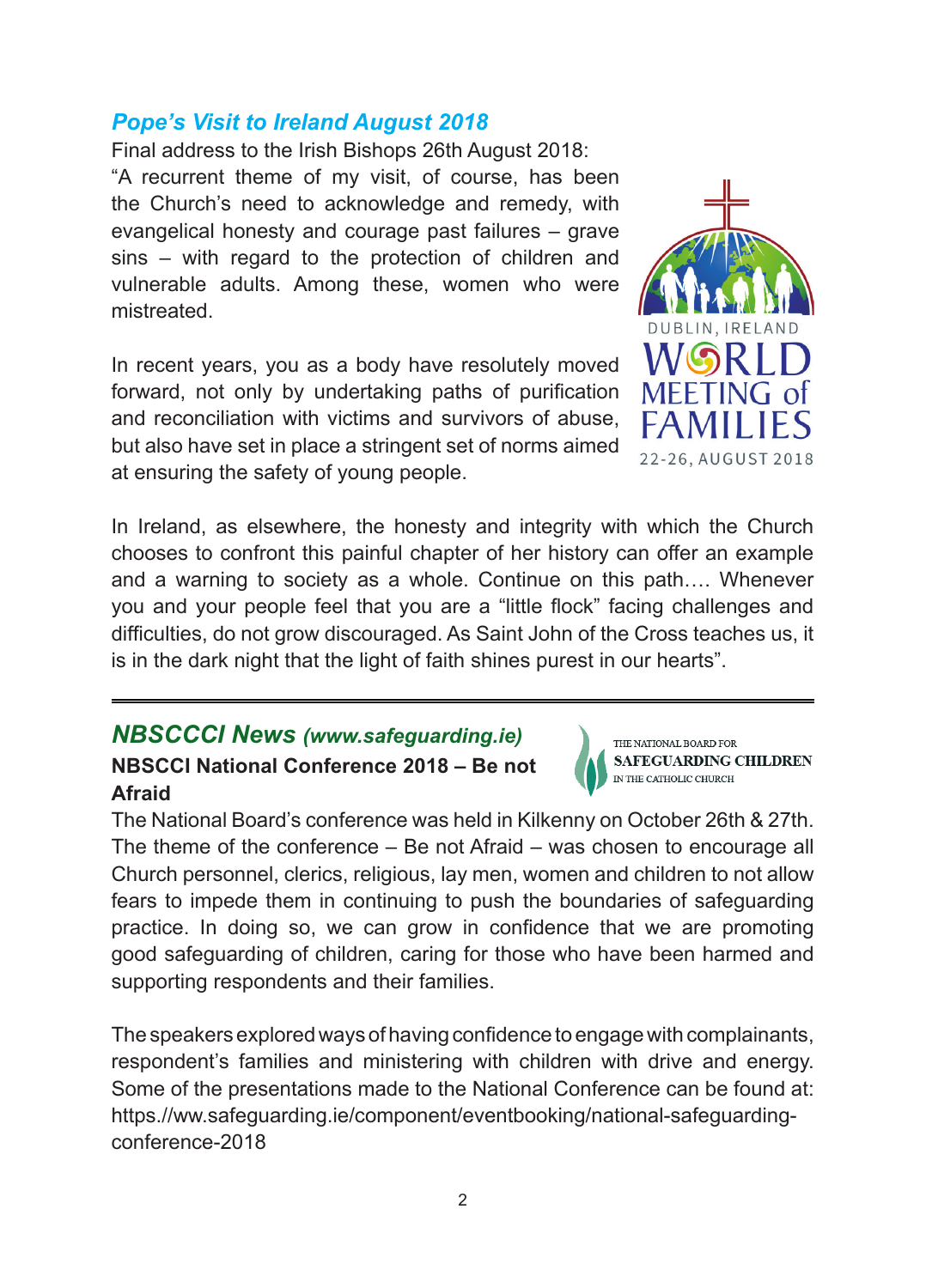#### *Update: Society website www.spms.org*

We have not published in print format our Safeguarding Policies & Procedures because of the need to revise and update on a regular basis to comply with current legislation and best practice. In recent months we made some changes to the document to include the topic of mandated persons (see next section). You will find all documents pertaining to Safeguarding in the safeguarding section of the website: **www.spms.org** including the Policies & Procedures.

*GDPR – General Data Protection Regulation* As you all know, General Data Protection Regulation (GDPR) came into effect throughout the EU (including Ireland and UK) on 25th May 2018 and is now the law. It aims to give us a greater level of control over our personal data.

In simple terms, no one has the right to use my personal data without my specific consent. If I give someone permission to have and to hold my personal data then they must keep it safe and secure, not share it with others and only use it for the purpose I have agreed with them. By law, we must follow certain rules about how we store such personal details. There are serious penalties if we misuse information. We have taken the necessary steps to protect the Society from such risks.

The Society appointed Yvonne Doyle as Data Protection Coordinator last year. Her role is to advise, implement policies and to monitor compliance with Data Protection Regulation.

If anyone has any questions or worries about GDPR, please contact Yvonne. Her email: dataprotection@spms.ie

#### *Mandated Persons:* **The Role of Mandated Persons:**

From December 2017 under the Children First Act 2015 people holding certain<br>positions (a mandated (a mandated person) are required by law to report to Tusla where he or she "knows, believes or has reasonable grounds to suspect that a child is being harmed, has been harmed or is at risk of being harmed". Mandated Persons (as defined under the Children First Act 2015) are people who have contact with children and /or their families and who, because of their qualifications, training and/ or employment role, are in a key position to help protect children from harm. Included in the definition of mandated persons are **Clergy, DLP's and Paid Pastoral Care workers.** 

The District requires that all those who minister, comply with the requirements of our Reporting Procedures and meet their obligations under the Children First Act 2015.

**Children First**